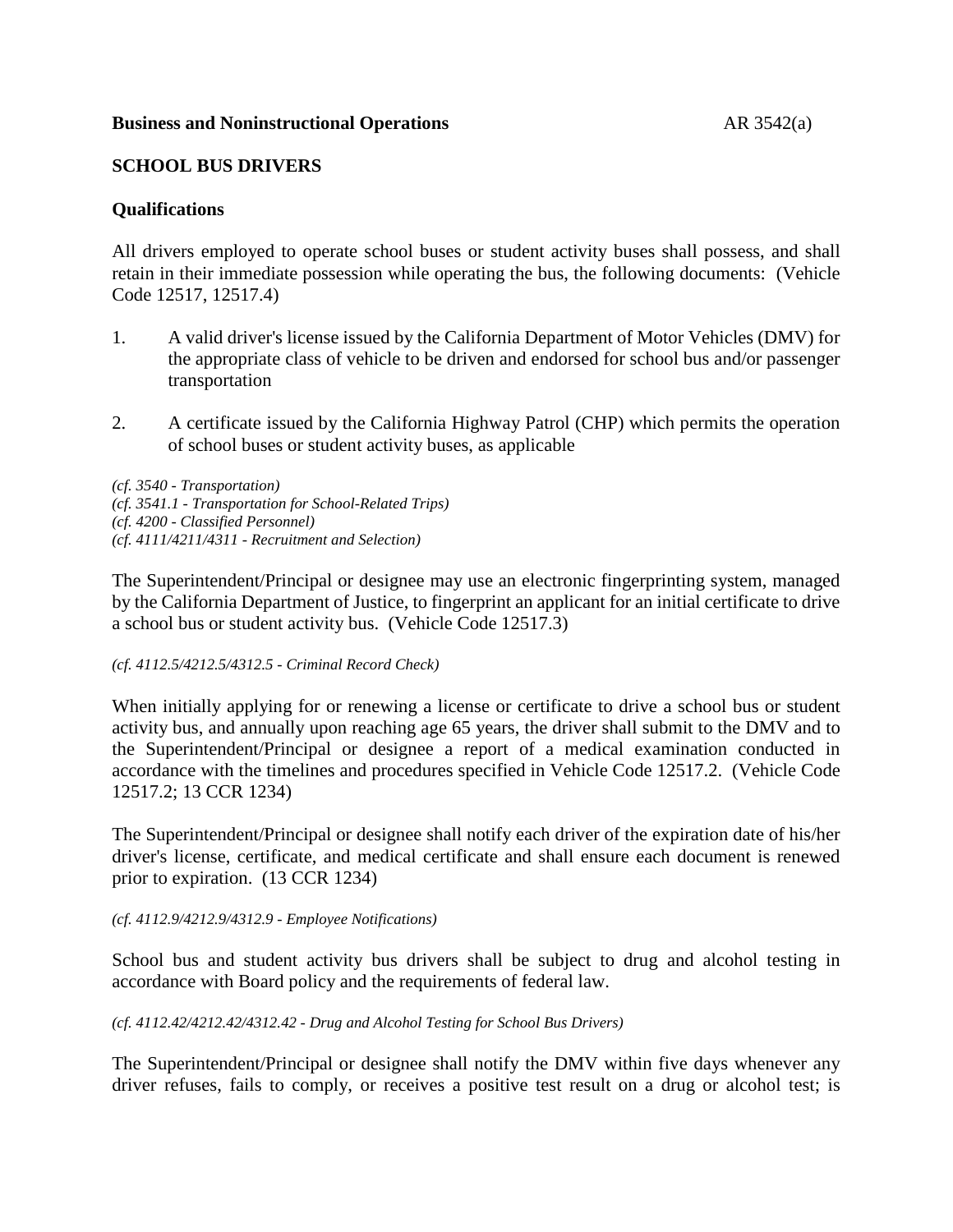dismissed for a cause related to student transportation safety; or is reinstated after being dismissed for a cause related to student transportation safety. (Vehicle Code 1808.8, 13376)

AR 3542(b)

# **SCHOOL BUS DRIVERS** (continued)

*(cf. 4218 - Dismissal/Suspension/Disciplinary Action)*

# **Training**

In addition to any other training required to obtain or renew the certificate authorizing operation of a school bus or student activity bus, drivers shall receive training which includes, but is not limited to:

- 1. First aid practices deemed necessary for school bus drivers, through a course of instruction that prepares drivers to pass the related DMV examination (Vehicle Code 12522)
- 2. The proper installation of mobile seating devices in the bus securement systems (Education Code 56195.8)
- *(cf. 3541.2 - Transportation for Students with Disabilities)*
- 3. The proper actions to be taken in the event that a school bus is hijacked (Education Code 39831)

To determine any other needs for professional development, the Superintendent/Principal or designee shall periodically review accident reports involving district drivers and may seek input from drivers, district and school administrators, students, and/or other stakeholders on desired topics for professional development.

*(cf. 4131 - Staff Development) (cf. 4231 - Staff Development) (cf. 4331 - Staff Development)*

# **Authority**

Students transported in a school bus or student activity bus shall be under the authority of, and responsible directly to, the driver of the bus. The driver shall be held responsible for the orderly conduct of the students while they are on the bus or being escorted across a street, highway, or road. (5 CCR 14103)

*(cf. 5131.1 - Bus Conduct)*

The driver shall have the authority to discontinue the operation of a school bus or student activity bus whenever he/she determines that it is unsafe to continue.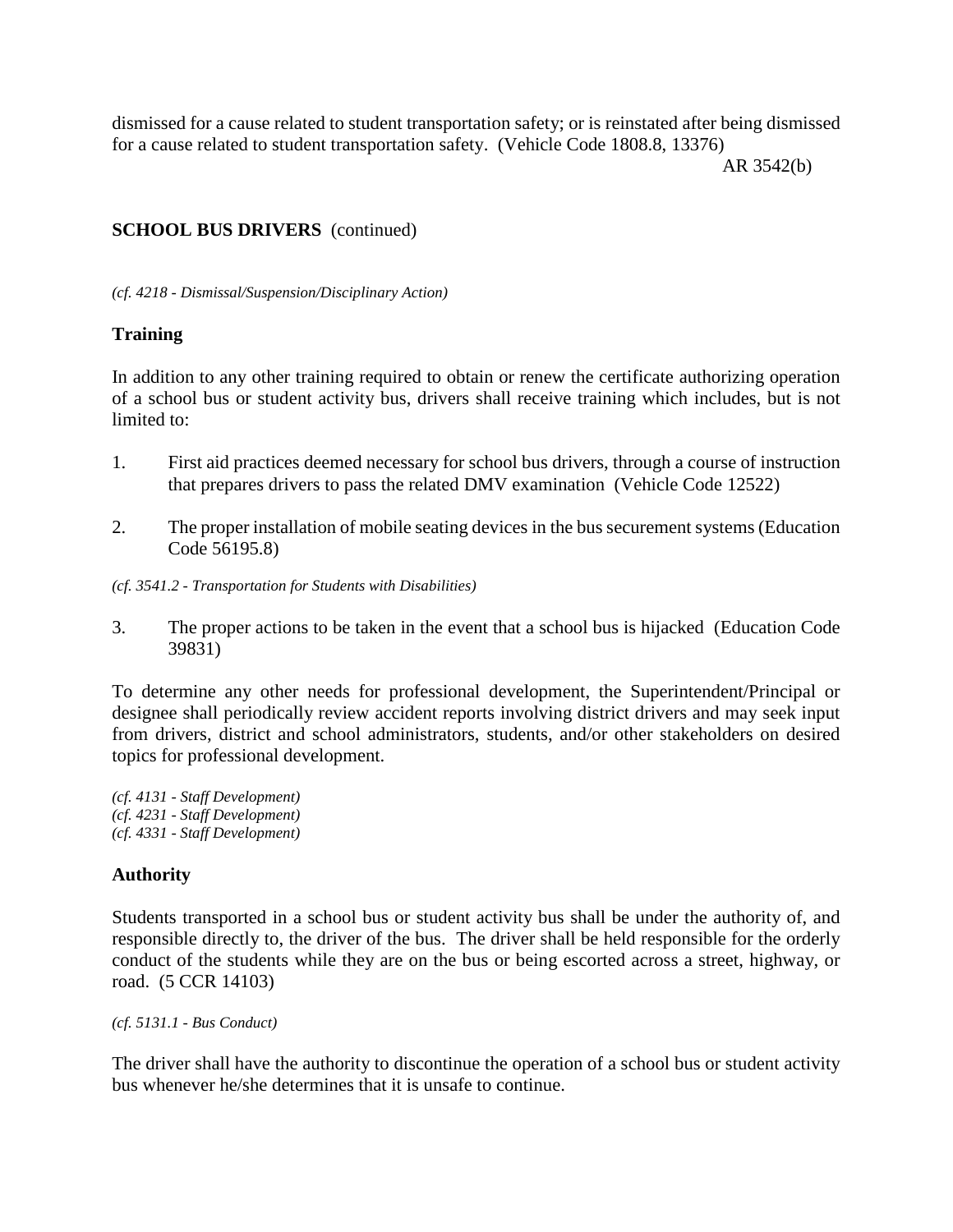# **SCHOOL BUS DRIVERS** (continued)

This regulation and AR 5131.1 - Bus Conduct shall be made available to parents/guardians, students, teachers, and other interested parties. (5 CCR 14103)

## **Responsibilities**

The driver's primary responsibility is to safely transport students to and from school and school activities. He/she shall follow procedures contained in district plans and regulations pertaining to transportation safety.

The driver shall stop to load or unload students only at school bus stops designated by the Superintendent/Principal or designee, or authorized by the Superintendent/Principal or designee for school activity trips. (Vehicle Code 22112)

#### *(cf. 3541 - Transportation Routes and Services)*

The driver shall activate the amber warning light system, flashing red signal lights, and stop arm signal and shall escort students in accordance with Vehicle Code 22112.

The driver shall not require any student to leave the bus en route between home and school or other destinations. (5 CCR 14103)

The driver shall not drive a school bus or student activity bus while using a wireless telephone or using a wireless communications device for text-based communication, except when otherwise authorized by law and AR 3543 - Transportation Safety and Emergencies.

The driver shall report the following to the Superintendent/Principal or designee:

- 1. The condition of the bus at the completion of each work day (13 CCR 1215)
- 2. His/her duty status for each 24-hour period, including, but not limited to, the number of hours on and off duty (13 CCR 1213)
- 3. Any traffic accident involving the bus (13 CCR 1219)

In addition to notifying the Superintendent/Principal or designee, the driver shall immediately notify the CHP of any traffic accident and, if the bus is operated under contract, his/her employer. (13 CCR 1219)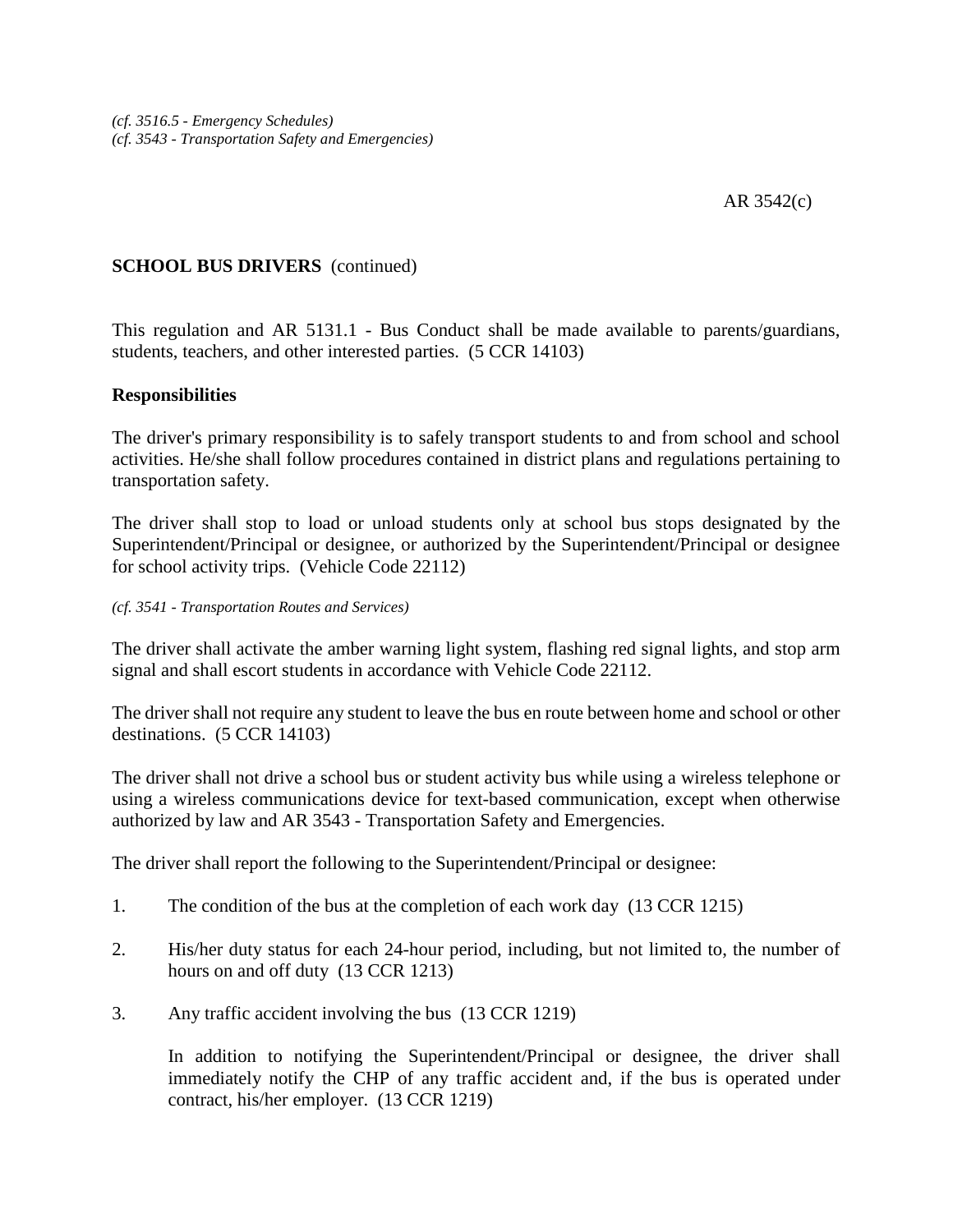- 4. Traffic violations
- 5. Consistently late school dismissals which cause transportation delays
- 6. Overload runs

AR 3542(d)

## **SCHOOL BUS DRIVERS** (continued)

- 7. Recurring and serious student misbehavior
- 8. Parent/guardian and student complaints

## **Vehicle Idling**

The driver of a school bus or student activity bus shall: (13 CCR 2480)

- 1. Turn off the bus engine upon stopping at a school or within 100 feet of a school and not restart the engine more than 30 seconds before beginning to depart
- 2. Not cause or allow the bus to idle at any location greater than 100 feet from a school for more than five consecutive minutes or for an aggregated period of more than five minutes in any one hour

#### *(cf. 3514 - Environmental Safety)*

However, vehicle idling may be allowed under limited conditions, including, but not limited to, occasions when idling is necessary to: (13 CCR 2480)

- 1. Stop for an official traffic control signal or device, for traffic conditions under which the driver has no control, or at the direction of law enforcement
- 2. Ascertain that the bus is in safe operating condition and properly equipped
- 3. Operate equipment designed to safely load, unload, or transport students with disabilities
- 4. Operate a heater, air conditioner, defroster, or other equipment as necessary to ensure the safety or health of passengers
- 5. Cool down a turbo-charged diesel engine before turning off the engine
- 6. Recharge a battery or other energy storage unit of a hybrid electric bus or vehicle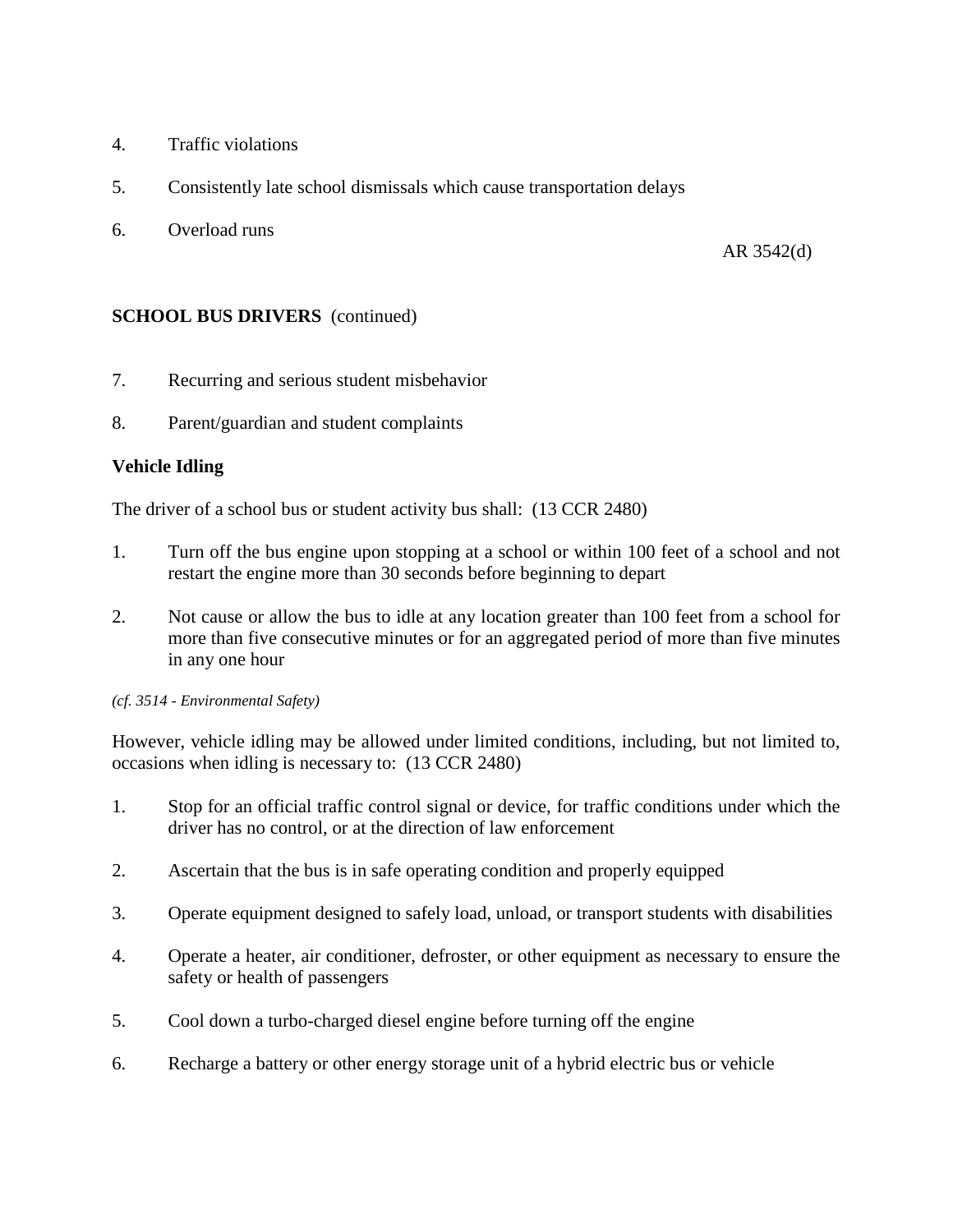The Superintendent/Principal or designee shall notify all drivers, upon employment and at least once per year thereafter, of the requirements specified above and the potential legal and employment consequences of failure to comply. All complaints of noncompliance shall be reviewed and remedial action taken as necessary. The Superintendent/Principal or designee shall retain records of the training and of any complaints and enforcement actions for at least three years. (13 CCR 2480)

AR 3542(e)

# **SCHOOL BUS DRIVERS** (continued)

# **Reports**

The Superintendent/Principal or designee shall retain records of: (13 CCR 1234)

- 1. Each driver's duty status and supporting documents provided pursuant to 13 CCR 1201 and 1213. Such records shall be retained for six months and made available to the CHP upon request.
- 2. The different types of vehicles and vehicle combinations each driver has demonstrated capability to operate.
- 3. Records of each driver's license, certificate, medical certificate, first aid certificate, and training as specified in 13 CCR 1234.
- 4. Daily vehicle inspection reports prepared by drivers pursuant to 13 CCR 1215.

*(cf. 3580 - District Records)*

*Legal Reference: (see next page)*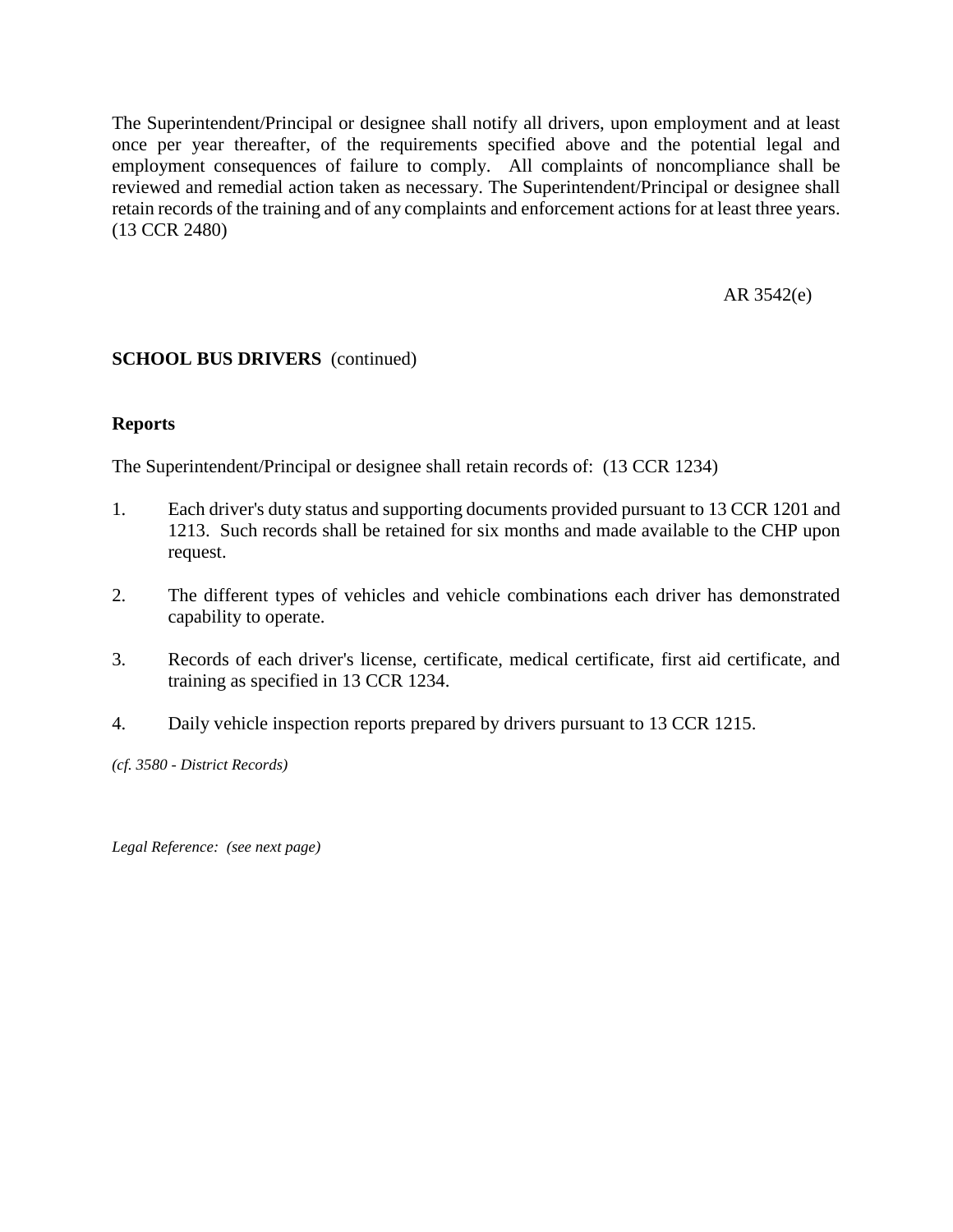#### AR 3542(f)

#### **SCHOOL BUS DRIVERS** (continued)

*Legal Reference:*

*EDUCATION CODE 39800.5 Qualifications of driver of 15-passenger van 39830-39842 School buses 40080-40090.5 Training required to obtain or renew bus driver certificate 45125.1 Criminal background checks for contractors 56195.8 Training in installation of mobile seating devices HEALTH AND SAFETY CODE 39640-39642 Vehicle idling, penalties PENAL CODE 241.3 Assault against school bus driver 243.3 Battery against school bus driver VEHICLE CODE 415 Definition of motor vehicle 545 Definition of school bus 546 Definition of student activity bus 1808.8 Dismissal for safety-related cause 2570-2574 Contracts with private school bus contractors 12516-12517.4 Certification requirements 12522 First aid training for school bus drivers 13370-13371 Suspension or revocation of bus driver certificate 13376 Driver certificates; revocation or suspension; sex offense prosecution 22112 School bus signals; roadway crossings 23123-23125 Prohibitions against use of wireless telephone and text communications while driving; exceptions 25257-25257.7 School bus equipment 34501.6 School buses; reduced visibility CODE OF REGULATIONS, TITLE 5 14103 Authority of the driver 14104 School bus driver instructor CODE OF REGULATIONS, TITLE 13 1200-1202.2 Motor carrier safety 1212-1228 School bus driver requirements 1234 Reports regarding school buses and bus drivers 2480 Vehicle idling CODE OF FEDERAL REGULATIONS, TITLE 49 40.1-40.413 Transportation drug and alcohol testing programs 382.101-382.605 Controlled substance and alcohol use and testing 571.222 Federal motor vehicle safety standard #222*

*Management Resources: (see next page)*